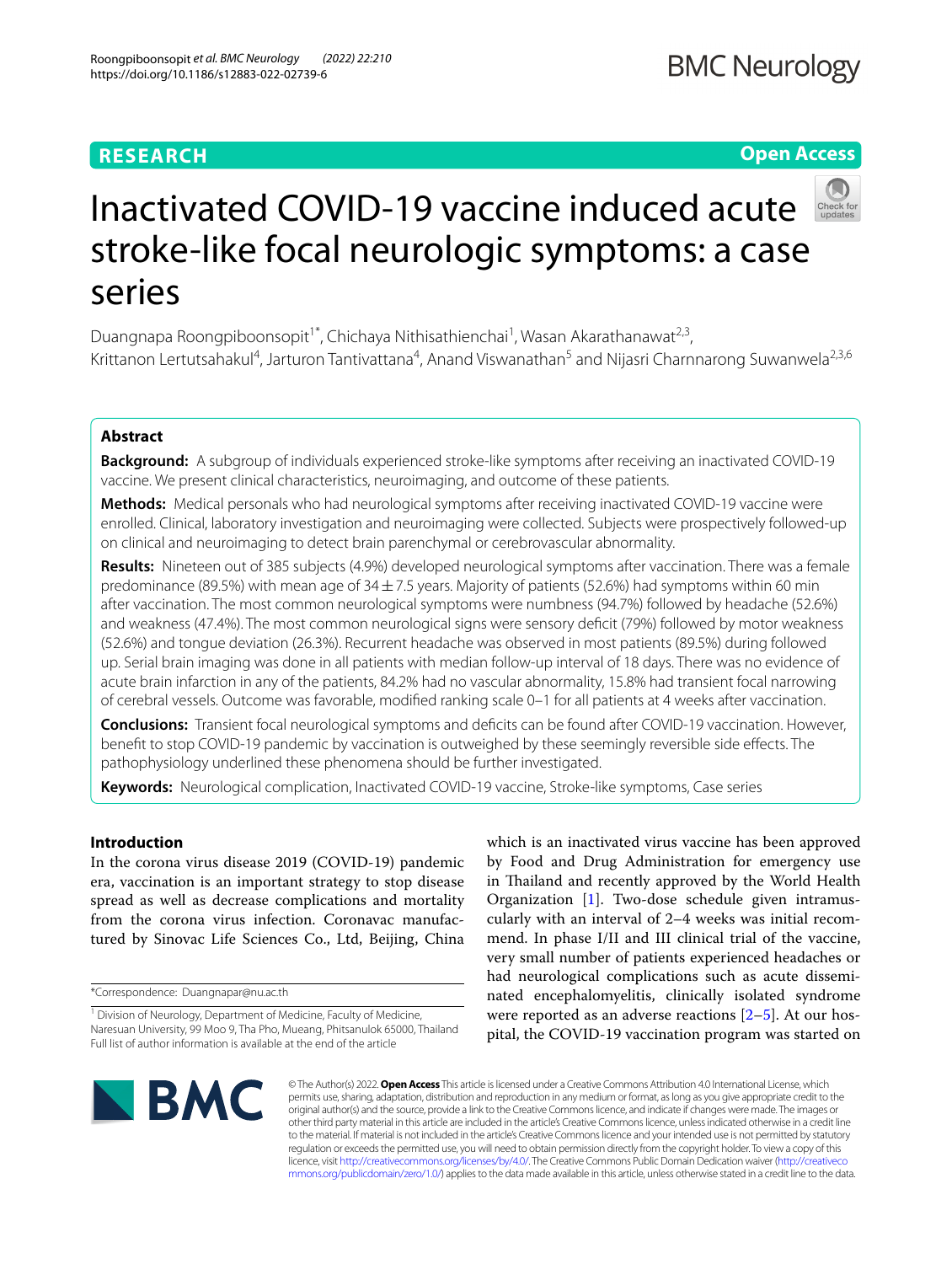16th April 2021. Medical personals were given priority for vaccination. Among them, many developed focal neurological symptoms and were admitted to our hospital. In this series, we describe clinical characteristics, brain imaging and outcome of patients who developed acute neurological syndrome after inactivated virus COVID-19 vaccination.

## **Methods**

This is a retrospective, single-center study. In this case series, we present data that were collected in a period from 16 April 2021 to 23 April 2021 at Naresuan University Hospital, Phitsanulok, Thailand. A total of 385 medical professional received the frst dose of Corona-Vac vaccine (inactivated virus COVID-19 vaccine). Individuals who developed acute neurological symptoms after vaccination were recruit. All objective deficits were examined, confrmed and reported by vascular neurologist (DR). Baseline characteristics, clinical, laboratory investigation and neuroimaging were collected. Brain computed tomography (CT), magnetic resonance imaging (MRI), and magnetic resonance angiography (MRA) without contrast injection (time-of-fight technique, TOF) or CT angiography was performed at the time of presentation. The patients were scanned at a Brilliance 64-slice CT scan (Philips Healthcare, Eindhoven, the Netherlands) and at a Ingenia 1.5 T MRI scan (Philips Medical system, Best, the Netherlands). MR sequences included a axial T1-weighted (slice thickness, 5 mm; repetition time, 450 ms; echo time, 15 ms; fip angle 69°), axial T2-weighted (slice thickness, 5 mm; repetition time, 4949.0 ms; echo time, 100 ms; fip angle 90°), axial fuidattenuated inversion recovery (slice thickness, 5 mm; repetition time, 11,000 ms; echo time, 140 ms; fip angle 90°), difusion-weighted imaging (b1000, slice thickness, 5 mm; repetition time, 4199.8 ms; echo time, 116.7 ms; fip angle 90°), TOF (slice thickness, 1.4 mm; repetition time, 25 ms; echo time, 6.9 ms, fip 20°), gradient recalled echo (slice thickness, 5 mm; repetition time, 643.4 ms; echo time, 13.8 ms; fip angle 18°). Clinical and brain imaging were followed-up until the patient had clinical fully recovery. All images were reviewed by 3 neurointerventionists (WA, KL, JT).

#### **Statistical analysis**

Baseline characteristics, clinical, neuroimaging characteristics were described as appropriate. Categorical variables were described as frequency and percentage. Normally distributed quantitative variables were described as average and standard variation, and skewed distributed data were described as median and interquartile range. Kaplan–Meier plot with signifcant testing by log-rank test were used to determine type of focal neurological symptoms associated with symptom- free survival. Two tailed p-value of less than 0.05 were considered signifcant. Stata software (version 14.0, Stata corp., College Station, TX) were used for all analyses.

## **Results**

Among 385 subjects (female 68.3% and male 31.7%) who were vaccinated with Coronavac vaccine, 19 subjects developed acute neurological symptoms (4.9%). Baseline characteristics show in Table [1](#page-1-0). Clinical, neuroimaging features, and outcome of the entire cohort show in Table [2](#page-2-0).

## **Clinical features**

Among 19 patients, the mean age was 34 years (range, 23–46 years). Woman composed of 89% of the cohort. Majority of the patients (52.6%) had sudden neurological symptoms within 60 min after vaccination, median 55 min (IQR 21, 661 min) (Fig. [1](#page-3-0)). Seven patients (37%) developed the symptoms while under observation after vaccination and 12 (63%) experienced the abnormalities later and had to come back to the emergency room. All patients were initially evaluated and managed under

<span id="page-1-0"></span>**Table 1** Baseline characteristics of patients with neurological symptoms after vaccinating inactivated COVID-19 vaccine

| Age, year, mean (SD)<br>34(7.5)<br>Gender, Female<br>17 (89.5)<br>Underlying disease<br>7(36.8)<br>2(10.5)<br>Allergic rhinitis<br>Skin allergy<br>1(5.2)<br>Asthma<br>1(5.2)<br>Polycystic ovary syndrome<br>1(5.2) | $n = 19$ |
|----------------------------------------------------------------------------------------------------------------------------------------------------------------------------------------------------------------------|----------|
|                                                                                                                                                                                                                      |          |
|                                                                                                                                                                                                                      |          |
|                                                                                                                                                                                                                      |          |
|                                                                                                                                                                                                                      |          |
|                                                                                                                                                                                                                      |          |
|                                                                                                                                                                                                                      |          |
|                                                                                                                                                                                                                      |          |
| 1(5.2)<br>Chocolate cyst                                                                                                                                                                                             |          |
| Systemic lupus erythematosus<br>1(5.2)                                                                                                                                                                               |          |
| Associated trigger                                                                                                                                                                                                   |          |
| Caffeine<br>8(42.1)                                                                                                                                                                                                  |          |
| Vasoconstrictive drugs<br>$\Omega$                                                                                                                                                                                   |          |
| 3(15.8)<br>Contraceptive medications                                                                                                                                                                                 |          |
| Prior headache disorders<br>9(47%)                                                                                                                                                                                   |          |
| Smoking<br>1(5.2)                                                                                                                                                                                                    |          |
| Recreational drug use<br>$\Omega$                                                                                                                                                                                    |          |
| Drug allergic reaction<br>3(15.8)                                                                                                                                                                                    |          |
| Psychiatric disorders including panic, hyperventilation and<br>0<br>anxiety                                                                                                                                          |          |
| History of food allergy<br>1(5.2)                                                                                                                                                                                    |          |
| Body mass index, mean (SD)<br>21.3(2.5)                                                                                                                                                                              |          |
| Systolic Blood pressure, mmHg, mean (SD)<br>123.5 (9.8)                                                                                                                                                              |          |
| 73.4 (10.6)<br>Diastolic Blood pressure, mmHq, mean (SD)                                                                                                                                                             |          |
| 89.8 (13.2)<br>Heart rate, beat per minute, mean (SD)                                                                                                                                                                |          |

*Abbreviation*: *SD* Standard deviation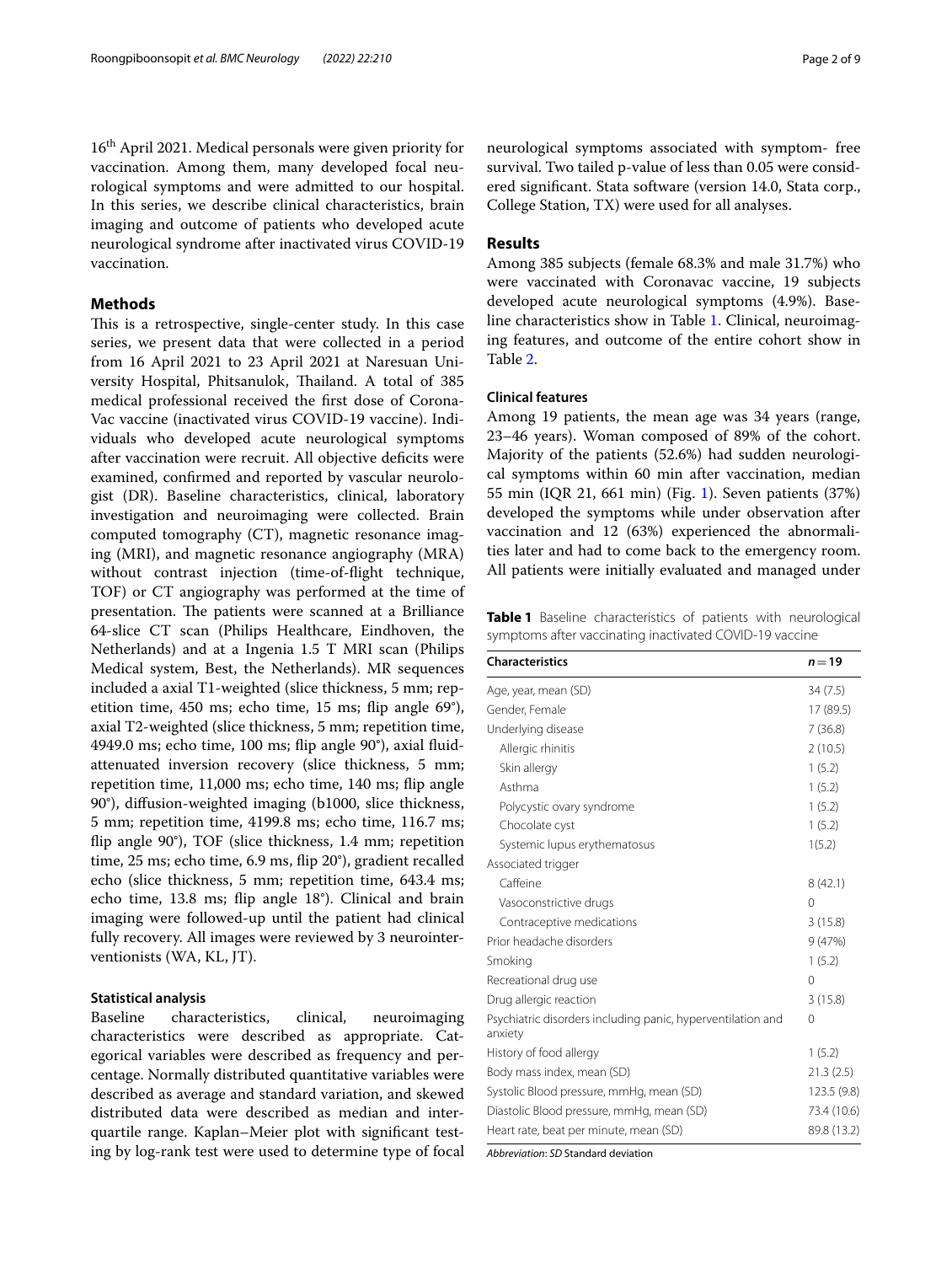<span id="page-2-0"></span>

|         | Table 2 Clinical, neuroimaging features and outcome of patients with neurological symptoms after vaccinating inactivated COVID-19 |  |
|---------|-----------------------------------------------------------------------------------------------------------------------------------|--|
| vaccine |                                                                                                                                   |  |

| <b>Characteristics</b>                                             | $n = 19$        |
|--------------------------------------------------------------------|-----------------|
| Neurological symptoms, n (%)                                       |                 |
| Unilateral numbness                                                | 18 (94.7)       |
| Headache at the initial presentation                               | 10(52.6)        |
| Headache during the course                                         | 17 (89.5)       |
| Unilateral weakness                                                | 9(47.4)         |
| Nausea /vomiting                                                   | 4(21.1)         |
| Perioral numbness                                                  | 3(15.8)         |
| Neurological deficits, n (%)                                       |                 |
| Sensory deficits                                                   | 15 (79)         |
| Motor deficits                                                     | 10(52.6)        |
| Tongue deviation                                                   | 5(26.3)         |
| Time of neurological symptom after vaccination, mins (median, IQR) | 55 (21,661)     |
| Time to complete recovery                                          |                 |
| $<$ 24 h                                                           | 0(0)            |
| 24-72 h                                                            | 1(5.3)          |
| 72 h -1 week                                                       | 3(15.8)         |
| 1-2 weeks                                                          | 8(42.1)         |
| 2-4 weeks                                                          | 2(10.5)         |
| >4 weeks                                                           | 5(26.3)         |
| <b>Brain imaging</b>                                               |                 |
| Initial CT brain with normal findings, n (%)                       | 15 (78)         |
| Time from symptom onset to CT scan, hr, median (IQR)               | 6.04(2.3, 13.5) |
| Initial MRI brain with normal findings, n (%), n (%)               | 19 (100)        |
| Time from symptom onset to MRI scan, hr, median (IQR)              | 2.56(1.6, 7.5)  |
| Non-invasive vascular imaging (CTA/MRA), n (%)                     | 19 (100)        |
| No vascular abnormality                                            | 16 (84.2)       |
| Dynamic angiographic change in luminal narrowing, n (%)            | 3(15.8)         |
| Outcomes                                                           |                 |
| <b>NIHSS</b>                                                       |                 |
| Initial, median (IQR)                                              | 1(1,2.5)        |
| at 2-week, median (IQR)                                            | 0(0,0)          |
| at 4-week, median (IQR)                                            | 0(0,0.5)        |
| mRS                                                                |                 |
| Initial, median (IQR)                                              | 1(0.5,2)        |
| at 2-week, median (IQR)                                            | 0(0,1)          |
| at 4-week, median (IQR)                                            | 0(0,1)          |

*Abbreviation*: *CT* computed tomography, *IQR* inter quartile range, *MRI* magnetic resonance imaging, *mRS* modifed rankin scale, *NIHSS* national institute of health stroke scale

our acute stroke protocol. The most common presentations were unilateral sensory symptom (94.7%) followed by headache (52.6%), weakness (47.4%), nausea vomiting (21.1%) and perioral numbness (15.8%). Most patients (79%) reported a progression of abnormal sensory symptoms within 30 min (IQR 15, 60 min). The most common neurological signs were sensory deficits (79%). Seven patients (36.8%) reported hemiparesthesia whereas 8 patients (42.1%) had paresthesia at one limb. Half of patients (50%) had sensory deficit in the opposite side of vaccination and other half had sensory deficit in the same side of vaccination. No local signs of infammation were detected in patients who had symptoms ipsilateral to the side of vaccination. Motor weakness with pyramidal weakness pattern was found in 10 cases (52.6%), of these, 2 cases had monoparesis, 7 cases had hemiparesis and 1 case had triparesis, and in 26.3% tongue deviation was observed. The symptoms can be classified in 3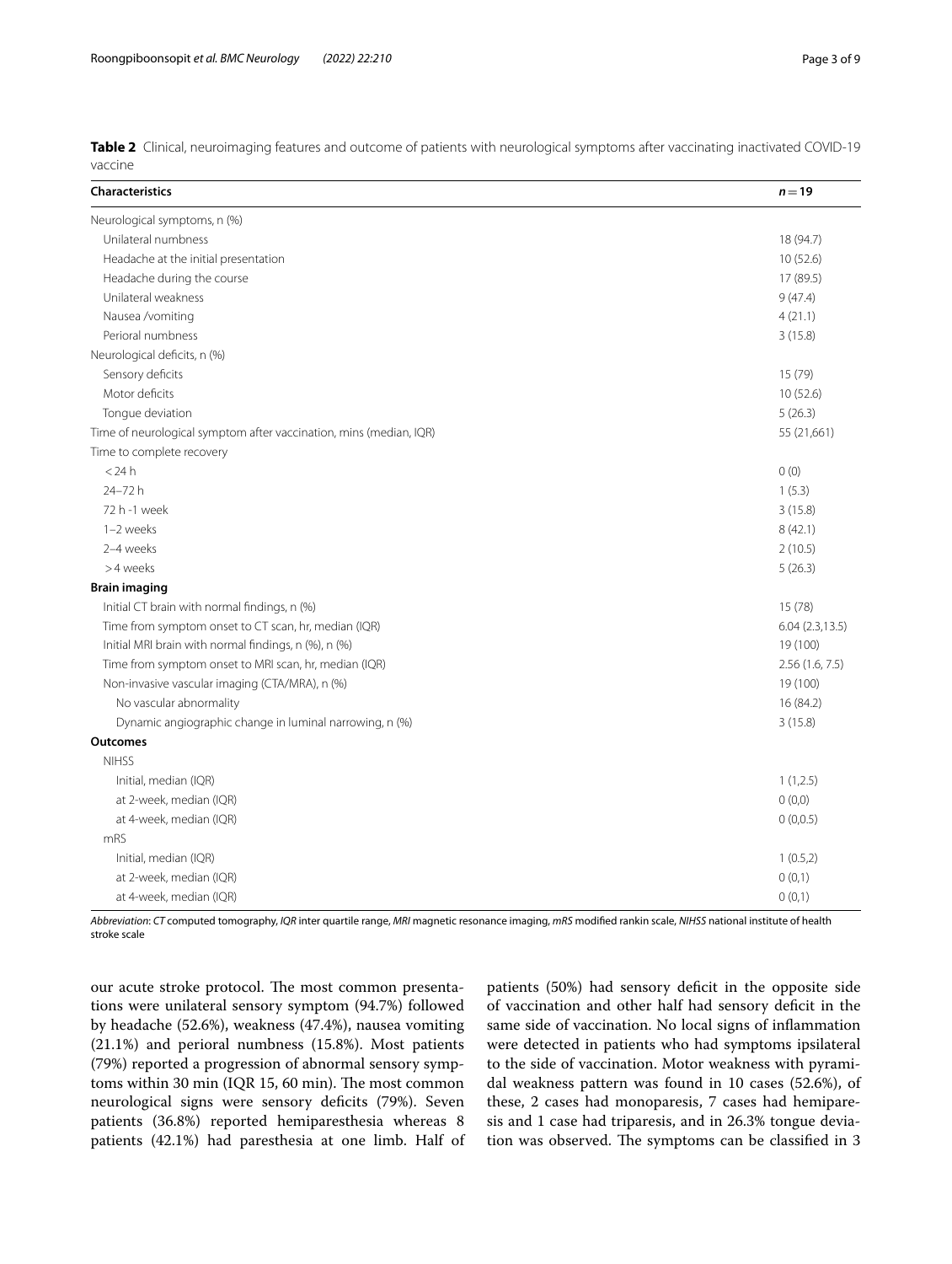

<span id="page-3-0"></span>main groups 1) Isolated unilateral sensory symptoms (7 patients, 36.8%) 2) Sensory and motor symptom (11 patients, 57.9%) 3) Isolated severe headache symptom (1 patient, 5.3%). Most patients experienced recurrent headache (89.5%) over day 0 to day 8 after vaccination, of these 82.5% reported new-ever headache. For newever headache, the patients reported they have never experienced headache character as they reported before. Common headache feature was bandlike headache at small area of occiput or vertex with average pain score of 6/10. The frequency, intensity and duration of headache diminish overtime. No obvious precipitating factor of headache was found. (See Supplementary table [1\)](#page-7-3). No allergic symptoms or psychiatric symptoms presented in all cases.

## **Laboratory investigation**

Basic laboratory investigations were performed to exclude stroke mimics and to search for stroke risk factor at the time of presentation. None of our patients had signifcant abnormal laboratory fndings. (Data not shown).

## **CT and MRI**

Fifteen patients (78.9%) had non-contrast CT scan of the brain as their initial imaging modality. Nineteen patients (100%) had MRI and 17 patients (89.5%) had MRI within the frst 24 h of the presentation. All initial MRI were performed during the time of neurological defcits. Follow-up MRI were performed in all patients with median interval of 18 days (IQR 15–25).

All the CT scan and MRI were no evidence of intracranial bleeding or acute ischemic lesions.

## **Vascular imaging**

Seventeen patients underwent MR angiography without contrast injection within 24 h after symptom onset. Only 2 patients underwent CT angiography to avoid artifact from metal orthodontic brackets.

Follow-up vascular imaging was performed in all patients to determined dynamic angiographic change with a median follow-up interval of 18 days (IQR 15,25 days, range 3–28 days). In 14 patients (73.7%) vascular imaging was performed 3 times and the other 5 had vascular imaging twice. Sixteen patients (84.2%) had no abnormalities on vascular imaging. However, interval changes of focal luminal narrowing were detected in 3 patients (15.8%) (Fig. [2\)](#page-4-0). Notably, no medical risk factors including smoking and recreational drug used was reported from these patients.

### **Treatment**

All patients were initially evaluated under our stroke fast track protocol. However, due to the minor neurological deficits, the uncertainties of the etiology of symptoms and MRI failed to demonstrate evidence of brain infarction, intravenous thrombolysis was not given. Three main treatment strategies were applied in all cases: (1) Observe and reassure in 1 patient (5.3%) (2) oral calcium channel blocker such as nimodipine for 2 weeks in 16 patients (84.2%) (3) antiplatelet therapy such as aspirin in patients who had stroke-like symptom the initial onset and aspirin was discontinued after imaging followed up showed no evidence of brain infarction in 16 patients (84.2%). Symptomatic treatment including intravenous hydration and analgesics was routinely administration.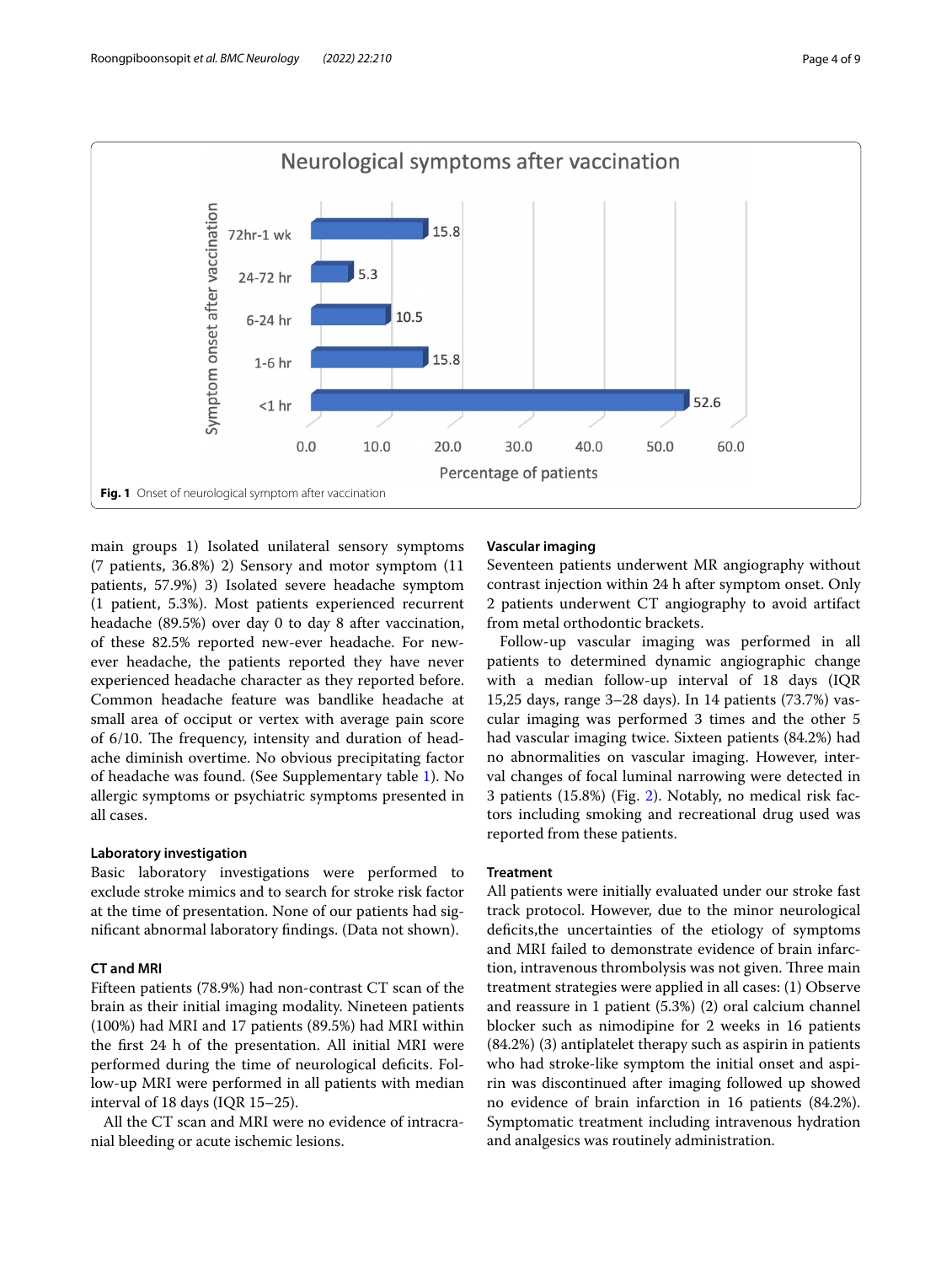

<span id="page-4-0"></span>arteries (**A**) and subsequent imaging show reversion of the narrowing on day 3 (**B**) and day 28 (**C**). Panel D-F, TOF-MRA show multifocal narrowing of M3 segment of right middle cerebral artery (MCA) and focal narrowing of A3 segment of right anterior cerebral artery on day 0 (**D**) and later reversion on day 3 (**E**) and day 14 (**F**). Panel **G-I**, computed tomography angiography (CTA) of the brain shows focal narrowing of M2 segment of left MCA (**G**) and subsequent imaging show reversion of angiographic abnormality on day 4 (**H**) and new focal narrowing on day 28 (**I**)

## **The second dose of vaccination**

Twelve patients (63%) receive the second dose of the same vaccine. Median interval between the frst and the second dose was 21 days (IQR 21,21). New transient neurological symptoms were observed in 7 patients (58.3%). Six patients reported numbness, of these, 4 patients the symptoms occurred within 30 min after vaccination and 2 patients had the symptoms within 6 h. All patients reported the numbness confned in the same area of previous numbness after the frst dose of vaccination. One patient reported single episode of thunderclap headache at day 3 after vaccination. No weakness was observed after the second dose of vaccination. (see Supplementary Fig. [1](#page-7-4)).

## **Outcomes**

The mean duration of clinical follow-up was 4 weeks. Recurrent focal neurological symptom was defned as recurrent episode of focal neurological symptoms after disappearing the previous symptoms. Recurrent headache defned as a present of new onset headache after disappearing the previous headache. Recurrent focal neurological symptoms were reported in 7 patients (36.8%) during 2 weeks after discharge. Recurrent unusual headache occurred later, at a median of 1 day after the initial symptoms. Recurrent headache occurred during the frst week with median duration of 7 days (IQR 5,8), and completely disappeared within 2 weeks.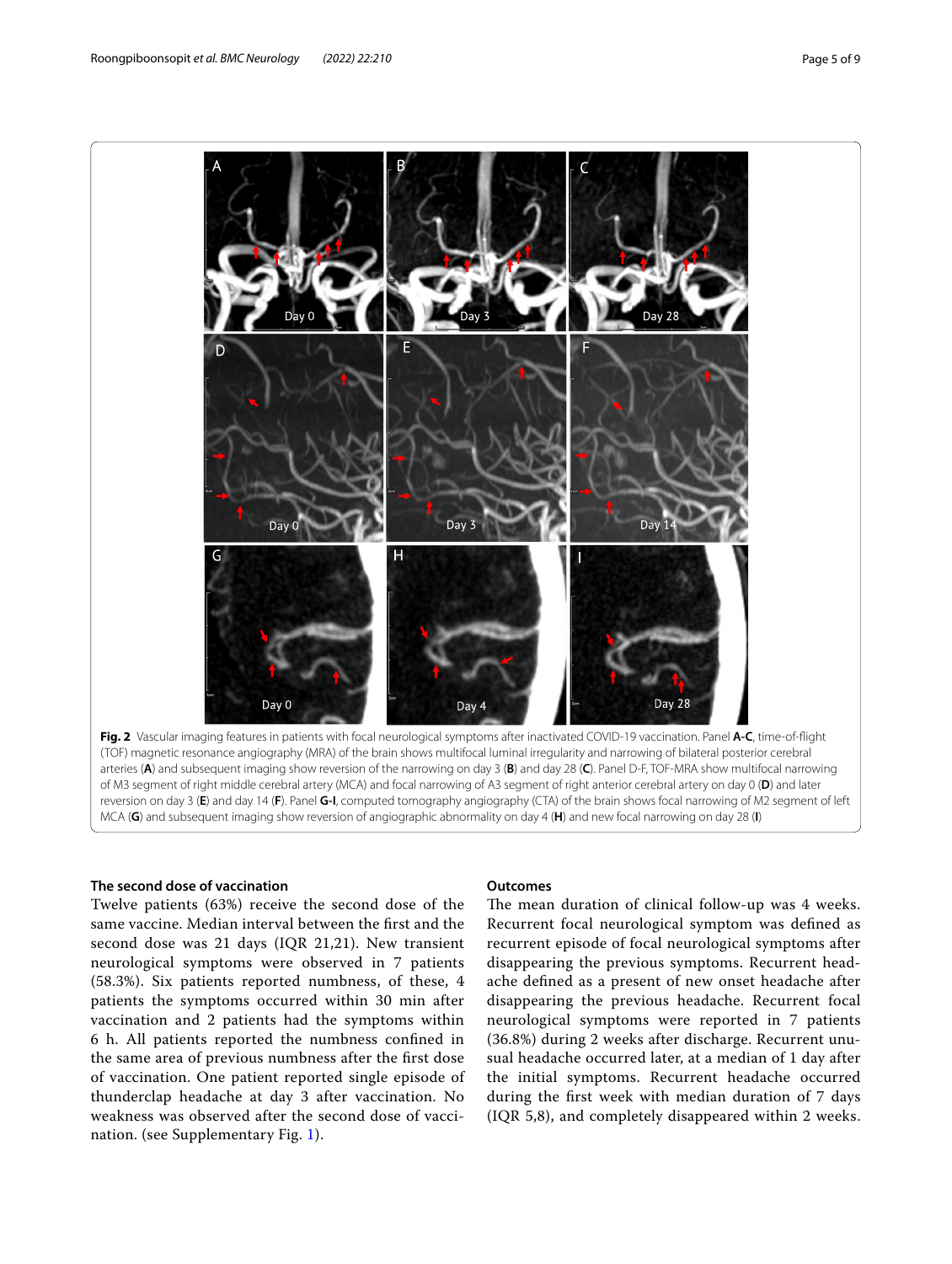For patients with recurrent symptoms, they had symptoms and deficit free in between.

Short term outcome at 2 weeks after discharge demonstrate favorable clinical outcome, an mRS score 0-1was found in 94.7%; an mRS score of 2–3 was found in 5.3% and no patients had severe deficits (mRS 4-5). Nearly half of patients still had neurological deficits at 2 weeks after discharge. Median headache free was at day 8 after vaccination (IQR 6,11).

At 1 month after the frst dose of vaccination, mRS score 0–1 was found in 100%. Eight patients (42.1%) had persistent symptoms, 5 patients had numbness either hand, arm, or leg, 2 patients had tongue deviation, and 1 patient reported hand dexterity problem as difficulty writing. Delayed recovery of symptoms found in patient with sensory-motor symptom. (see Supplementary Fig. [2](#page-7-5) and Supplementary Fig. [3\)](#page-7-6).

## **Discussion**

We report a series of patients who developed unique neurological syndrome after inactivated COVID-19 vaccination. The characteristics of the syndrome include sudden onset of focal neurological deficits and recurrent headache without structural changes on brain imaging with good outcome in female predominance. The term immunization related focal neurological syndrome (IRFN) has been used to describe these patients. Some changes on cerebral vascular imaging were observed which may suggest the pathophysiology of vasoconstriction.

The main clinical presentation after vaccination was sudden onset focal neurological deficit and recurrent new-ever headache within 2 weeks after vaccination. All patients presented with focal neurological deficits on one side of the body which suggests unilateral cerebral dysfunction. The acuteness in nature could suggests vascular in origin. However, none of the patients developed ischemic lesions on initial and follow up MR imaging. Several mechanisms underlying this syndrome have been postulated (see Supplementary table [2\)](#page-7-7). We propose 2 possible mechanism including 1) reversible cerebral vasoconstriction syndrome (RCVS) 2) migraine with aura.

In 3 cases in this series, irregularities and stenosis of the cerebral arteries were observed in the initial imaging and interval changes of the lesion sites were demonstrated. Although the MR angiographic studies in our cases were limited to non-contrast imaging, we used the same machine, methods, and sequences on the follow up imaging to avoid technical discrepancies. There were 2 patients who had CT angiography, transient irregularity of cerebral vessel was also depicted in one patient.

With the stroke like presentation and abnormalities seen on MRA in some cases, we postulated that focal neurological symptoms after vaccination might be a spectrum of RCVS. Stroke-like symptom is a clinical hallmark in the present series. Considering sudden onset of the symptoms raise the hypothesis that mechanism of the symptoms could derive from vascular in origin such as low cerebral blood flow from vasoconstriction, and recurrent new unusual headache over few days to 2 weeks after the initial onset in female predominance might supports a character of RCVS [[6–](#page-7-8)[8\]](#page-7-9).

Generally, clinical characteristics of patients in the present series do not resemble typical RCVS. Transient neurological defcit from previous reports of RCVS usually delayed with a mean of 12 days after the initial headache onset [[6\]](#page-7-8) while in the present series, the symptom present early with a median of 55 min (IQR 21–661 min) after vaccination. However, the timeline of symptom is extremely quick for immunological vasculopathic manifestation to play a part. This acute manifestation within minutes to hours after vaccination raise the possibility that allergic reaction might play a role. Nonetheless, there was no common allergic symptoms presented after vaccination in this series. Tunderclap headache which is the main clinical presentation of with typical RCVS was found in only 1 case. Even so, existing evidence support that no thunderclap headache or unusual headache can present in RCVS patients [\[9](#page-7-10)]. Precipitating factors such as post-partum or vasoactive substance used is commonly found in RCVS [[6](#page-7-8)] while no known provocative substance found in the present series except an exposure of COVID-19 vaccine.

Female predominant supports character of RCVS. Previous studies have shown that RCVS commonly afects female than male with female: male ratio range from 2.2:1 to 8.6:1  $[6, 10, 11]$  $[6, 10, 11]$  $[6, 10, 11]$  $[6, 10, 11]$  $[6, 10, 11]$  $[6, 10, 11]$  $[6, 10, 11]$ . High proportion of female was also observed in this study with ratio 8.5:1. Existing evidence show that women with prior migraine have a higher frequency of having RCVS than men. Imbalance of female reproductive hormone is proposed to be a trigger of RCVS [\[8\]](#page-7-9). Notably, proportion of female of all participants who received vaccination in the period of interest is higher than male (68.3% vs 31.7% ratio 2.2:1) raise the concerning that female predominant might be occurred by chance.

Evidence of reversibility of angiographic abnormality within 12 weeks is one of criteria for diagnosis of RCVS. Although, most patients in the present series had no obvious abnormal vascular study for 4 weeks follow-up while 15.8% of patients had evidence of reversible luminal narrowing of cerebral vessels. We hypothesized that pathology might occurred at the small cortical branch or small penetrating artery therefore the imaging cannot detect the small dynamic change of the vessels. However, evidence of vascular change in this study is confounded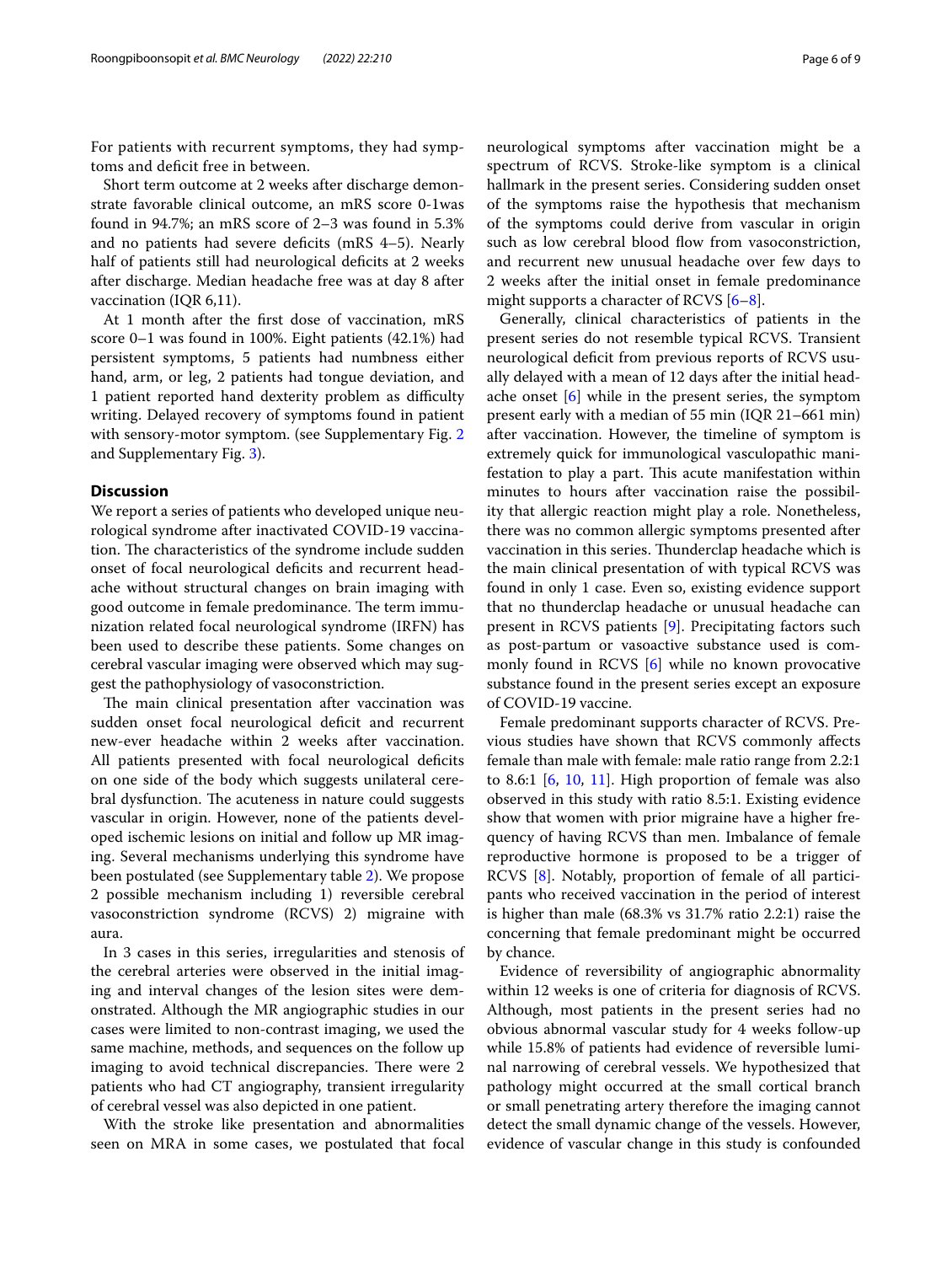by poor contrast and no contrast TOF images. Further investigation such as conventional cerebral angiography or digital subtraction angiography while patients still having symptoms might help clarify this hypothesis.

Transient unilateral weakness, spreading of sensory disturbance including perioral numbness followed by headache raise a hypothesis that migraine with aura or hemiplegic migraine might be an underlying mechanism of these symptoms after vaccination. Nearly half of patients in the present series had history of migraine and it is possible that vaccine might trigger migraine symptoms. Nonetheless, clinical characteristics of headache in the present series do not fulfl the criteria to diagnose migraine with aura for several reasons. First, characteristics of headache of most patients difer from previous headache and was not typical for migraine. Second, duration of neurological symptoms is longer than duration of migraine aura which should last for 5–60 min. Third, headache should follow the aura within 60 min but in the present series onset of headache varied from presenting at the initial onset to more than a week. Forth, no photophobia or phonophobia in the present series. Lastly, the duration of headache in most cases were less than 4 h  $[12]$  $[12]$ .

Notably, headache is the commonly reported from COVID-19 vaccine recipients [[13,](#page-8-3) [14\]](#page-8-4). Previous study reported headache started at  $14.5 \pm 21.6$  h after received ChAdOx1 nCoV-19 vaccination and persisted for  $16.3 \pm 30.4$  h and commonly located at forehead with dull aching in character [\[15](#page-8-5)]. Similarly, with BNT162b2 mRNA COVID-19 vaccine, headache begun  $18 \pm 27$  h after vaccination, lasted for  $14.2 \pm 21.3$  h,and most common located at forehead with pressing pain in character  $[16]$  $[16]$ . To our knowledge, this is the first case series describes character of headache related -inactivated COVID-19 vaccination, which is diferent from other COVID-19 vaccine in terms of recurrent long lasting until day 8 after initial onset and commonly located at vertex or occiput with band like in character. Despite of evidence support COVID-19 vaccination related with development of cerebral venous sinus thrombosis (CVST) in the setting of severe immune-mediated thrombotic thrombocytopenia especially woman in adenovirus vector-based SAR CoV2 vaccine [\[17](#page-8-7), [18](#page-8-8)] and recent report in young healthy persons who received inactivated-virus COVID-19 vaccination [[19\]](#page-8-9). However, abrupt onset of neurological symptoms with a median of 55 min of vaccination is atypical for CSVT that any developed symptoms usually occurred at 2 weeks [[17\]](#page-8-7) or at least 6 days after exposure to the vaccine [[19\]](#page-8-9).

Focal neurological deficit after inactive COVID-19 vaccination thought to be not a part of immunization stressrelated response (ISRR) [\[20](#page-8-10)]. ISRR is used to describe symptoms that occur before or immediately occurred after immunization such as vasovagal reaction, dissociative neurological symptom reactions, including nonepileptic seizure  $[20]$  $[20]$ . However, no clinical symptom as describe in ISRR was observed in the present series.

According to an acute or abrupt onset of symptoms, possible mechanism beyond vascular in origin is allergic reaction, psychiatric symptoms, and functional neurological disorders or conversion disorder [\[14,](#page-8-4) [21,](#page-8-11) [22\]](#page-8-12). In the present series, no allergic symptoms were observed in all cases. Perioral numbness is also typically seen with psychiatric symptoms such as panic attacks, hyperventilation and anxiety; nevertheless, no psychiatric manifestation presented during period of observation and no patients had history of psychiatric disorder.

Function neurological disorders or conversion disorder can resemble any form of neurological defcits such as weakness, sensory symptom, abnormal movement, and seizure which onset usually acute, inconsistency in symptom and reversible with treatment include psychological intervention, psychodynamic therapy, or rehabilitation strategy in functional motor disorder  $[23]$ . The diagnosis is based on specifc neurological examination or maneuver compatible with functional neurological disorders support by normal electroencephalogram, electrophysiologic test or laboratory tests in some phenotypes [[23,](#page-8-13) [24](#page-8-14)]. Recent case reports have published functional neurologi-cal disorders trigger by SAR-Cov 2 vaccine [[21](#page-8-11), [25\]](#page-8-15). The diagnosis was made from positive Hoover's sign in cases with motor weakness [[25\]](#page-8-15) and clear edge on facial midline in case with sensory loss [[21](#page-8-11)]. Nonpyramidal distribution of paresis is one of less investigated positive sign in motor weakness, for functional neurological disorder, degree of weakness distributes equally in all muscle group. Furthermore, tongue deviate away to the paresis side supports functional neurological disorders [[24](#page-8-14)]. In the present series, we observed pyramidal weakness pattern in a group of patients who had motor weakness and most patients with tongue deviation showed tongue deviate toward the paresis side. These findings are not qualifed for functional neurological disorders. Future study on functional neurological disorders related SAR-Cov2 vaccine should be done with evidence support from electrophysiologic test, video electroencephalogram or laboratory test in selected phenotypes during the episode of symptoms to confirm a definite diagnosis. The outcome after the frst vaccination was generally good (mRS0-1), however, 42.1% still had minor focal neurological deficit at 2 weeks. Unusual headache completely disappeared within 2 weeks after the frst dose of vaccination. Neurological symptoms after the second shot of the vaccine can temporally occurred with mild symptoms.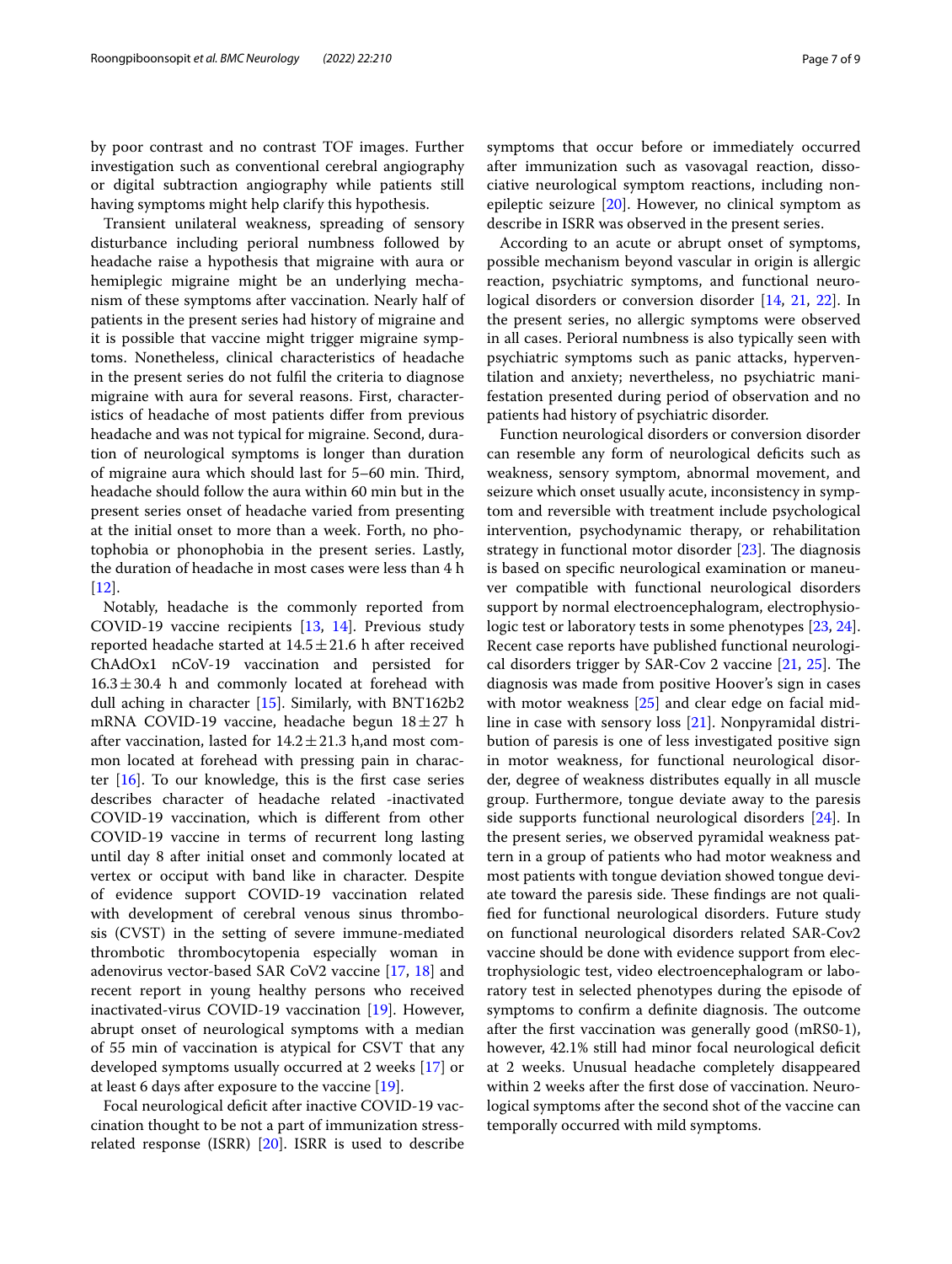This study did have some limitations. First, this is a small case series without a control group. Second, all the findings are observational only. Third, half of participants had history of migraine reported new diferent headache this could be a potential confounder. Forth, dynamic change of vascular narrowing could suggest RCVS, however, artifact issue with the non-contrasted and poor contrast cerebrovascular imaging should be concerned.

In summary, we report a series of patients who presented with transient focal neurological deficits after COVID-19 vaccination. The acute initial presentations and normal initial brain imaging may resemble acute ischemic stroke. However, the symptoms are usually mild with the majority of sensory abnormalities. Without thrombolytic treatment, all patients had favorable outcome and none of them developed infarction on follow up MRIs. Although this focal neurological syndrome can be alarming to both patients and physicians, it is a reversible process. We still strongly believe that COVID-19 vaccination is extremely important to stop the pandemic and decrease mortality from COVID-19 infection.

#### **Supplementary Information**

The online version contains supplementary material available at [https://doi.](https://doi.org/10.1186/s12883-022-02739-6) [org/10.1186/s12883-022-02739-6](https://doi.org/10.1186/s12883-022-02739-6).

<span id="page-7-7"></span><span id="page-7-3"></span>**Additional fle 1: Table S1.** Clinical characteristics, investigation, and outcome of entire cohort.

<span id="page-7-4"></span>**Additional fle 2: Table S2.** Postulate etiology of immunization related focal neurological syndrome (IFRN).

<span id="page-7-5"></span>**Additional fle 3: Figure S1.** Flow diagram of patients with neurological symptom after inactivated COVID-19 vaccine immunization.

<span id="page-7-6"></span>**Additional fle 4: Figure S2.** Recovery time after the frst dose of inactivated COVID-19 vaccination stratifed by symptoms.

**Additional fle 5: Figure S3.** Kaplan-Meier plot estimates the progression of symptom-free survival in patient with neurological symptom after inactivated COVID-19 vaccination.

#### **Acknowledgements**

Not applicable

#### **Authors' contributions**

D.R. involved in study concept and design, data collection, statistical analysis, and interpretation of data, drafting, and revising the manuscript, and was a major contributor in writing the manuscript. C.N. involved data collection and revising the manuscript. W.A. involved in data interpretation and revising the manuscript. K.L. involved in data interpretation and revising the manuscript. J.T. involved in data interpretation and revising the manuscript. A.V. interpretation of data, revising the manuscript, and study supervision. N.C.S. involved in study concept and design, analysis, and interpretation of data, revising the manuscript, and study supervision. All authors read and approved the fnal manuscript.

#### **Funding**

The authors did not receive support from any organization for the submitted work.

#### **Availability of data and materials**

All data generated or analyzed during this study are included in this published article and its supplementary information fles.

#### **Declarations**

#### **Ethic approval and consent to participate**

All method was performed according to the CARE guidelines. The study was performed in accordance with the Declaration of Helsinki and in accordance with Naresuan University. The study has been approved by the institutional review boards (IRB) of the Naresuan University (IRB No. P3-0119/2564). Since this study is a retrospective study, informed consent for participate was waived and granted by the IRB of the Naresuan University.

#### **Consent for publication**

Consent for publication was obtained from all participants.

#### **Competing interests**

The authors declare that they have no competing interests.

#### **Author details**

<sup>1</sup> Division of Neurology, Department of Medicine, Faculty of Medicine, Naresuan University, 99 Moo 9, Tha Pho, Mueang, Phitsanulok 65000, Thailand. 2 <sup>2</sup> Division of Neurology, Department of Medicine, Faculty of Medicine, Chulalongkorn University, Bangkok, Thailand. <sup>3</sup>Chulalongkorn Comprehensive Stroke Center, King Chulalongkorn Memorial Hospital, Bangkok, Thailand. 4 Department of Radiology, Faculty of Medicine, Chulalongkorn University, Bangkok, Thailand. <sup>5</sup> Department of Neurology, Harvard Medical School, Massachusetts General Hospital, Boston, MA, USA. <sup>6</sup>Chula Neuroscience Center, King Chulalongkorn Memorial Hospital, Bangkok, Thailand.

#### Received: 15 November 2021 Accepted: 24 May 2022 Published online: 07 June 2022

#### **References**

- <span id="page-7-0"></span>1. Organization WH. WHO validates Sinovac COVID-19 vaccine for emergency use and issues interim policy recommendations: World Health Organization; 2021 Available from: [https://www.who.int/news/item/](https://www.who.int/news/item/01-06-2021-who-validates-sinovac-covid-19-vaccine-for-emergency-use-and-issues-interim-policy-recommendations) [01-06-2021-who-validates-sinovac-covid-19-vaccine-for-emergency-use](https://www.who.int/news/item/01-06-2021-who-validates-sinovac-covid-19-vaccine-for-emergency-use-and-issues-interim-policy-recommendations)[and-issues-interim-policy-recommendations](https://www.who.int/news/item/01-06-2021-who-validates-sinovac-covid-19-vaccine-for-emergency-use-and-issues-interim-policy-recommendations).
- <span id="page-7-1"></span>2. Al Kaabi N, Zhang Y, Xia S, Yang Y, Al Qahtani MM, Abdulrazzaq N, et al. Efect of 2 inactivated SARS-CoV-2 vaccines on symptomatic COVID-19 infection in adults: a randomized clinical trial. JAMA. 2021;326(1):35–45.
- 3. Xia S, Duan K, Zhang Y, Zhao D, Zhang H, Xie Z, et al. Efect of an inactivated vaccine against SARS-CoV-2 on safety and immunogenicity outcomes: interim analysis of 2 randomized clinical trials. JAMA. 2020;324(10):951–60.
- 4. Xia S, Zhang Y, Wang Y, Wang H, Yang Y, Gao GF, et al. Safety and immunogenicity of an inactivated SARS-CoV-2 vaccine, BBIBP-CorV: a randomised, double-blind, placebo-controlled, phase 1/2 trial. Lancet Infect Dis. 2021;21(1):39–51.
- <span id="page-7-2"></span>5. Zhang Y, Zeng G, Pan H, Li C, Hu Y, Chu K, et al. Safety, tolerability, and immunogenicity of an inactivated SARS-CoV-2 vaccine in healthy adults aged 18–59 years: a randomised, double-blind, placebo-controlled, phase 1/2 clinical trial. Lancet Infect Dis. 2021;21(2):181–92.
- <span id="page-7-8"></span>6. Ducros A, Boukobza M, Porcher R, Sarov M, Valade D, Bousser MG. The clinical and radiological spectrum of reversible cerebral vasoconstriction syndrome. A prospective series of 67 patients. Brain. 2007;130(Pt 12):3091–101.
- 7. Calabrese LH, Dodick DW, Schwedt TJ, Singhal AB. Narrative review: reversible cerebral vasoconstriction syndromes. Ann Intern Med. 2007;146(1):34–44.
- <span id="page-7-9"></span>Topcuoglu MA, McKee KE, Singhal AB. Gender and hormonal influences in reversible cerebral vasoconstriction syndrome. Eur Stroke J. 2016;1(3):199–204.
- <span id="page-7-10"></span>Wolff V, Ducros A. Reversible cerebral vasoconstriction syndrome without typical thunderclap headache. Headache. 2016;56(4):674–87.